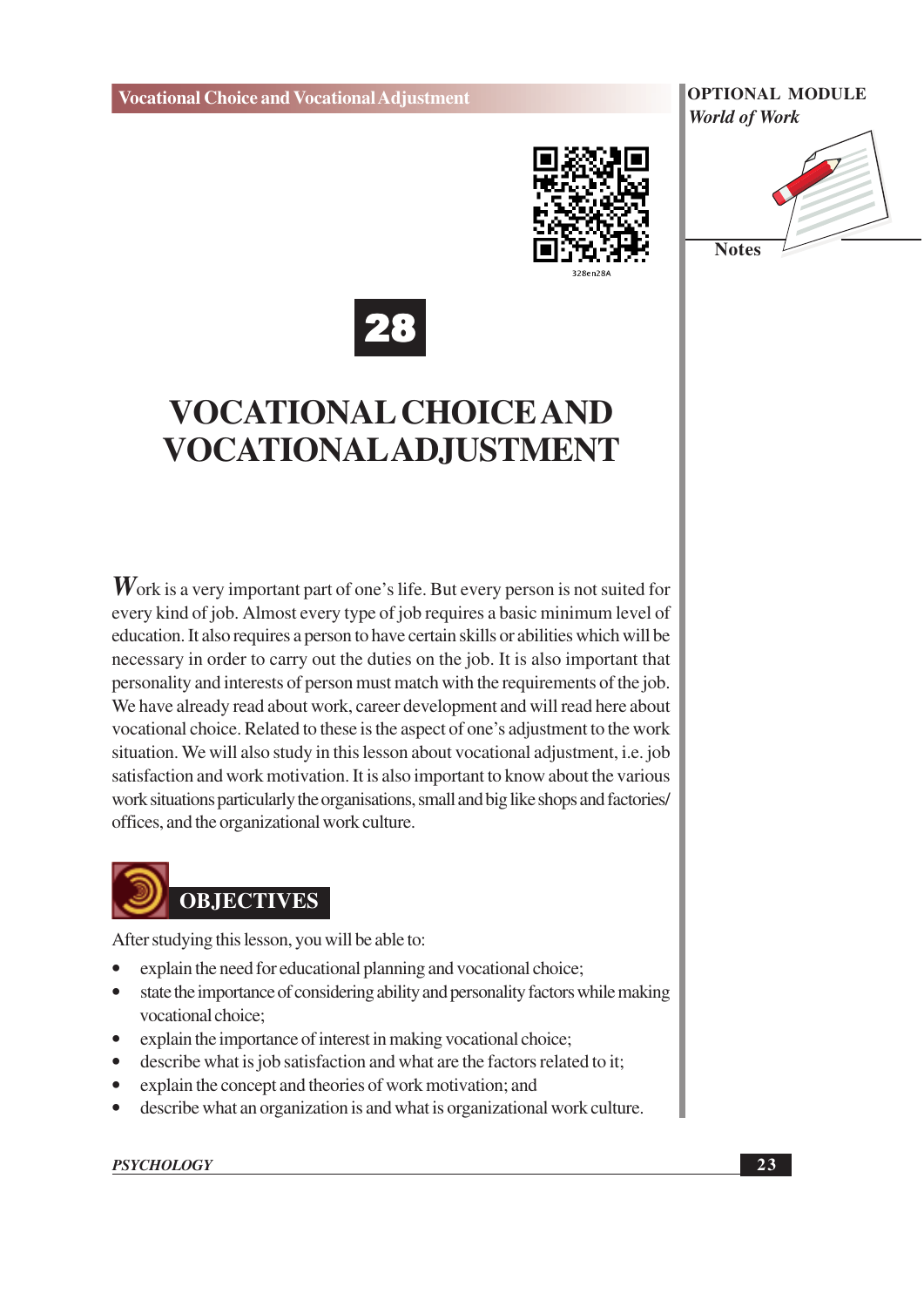

**Notes** 

#### 28.1 EDUCATIONAL AND VOCATIONAL PLANNING

Without a basic minimum level of education you can only get jobs which require manual labour. For example, if you want to take a job in a government office, the minimum level of education is VIII class. With this level of education one can get the job of a peon or a chowkidar. In order to do a job, certain skills or abilities are also required. These skills can partly be acquired by education, partly by experience, and partly one naturally has some skills. For example, if one wants to take up a job of a singer, one must have some natural ability to sing besides training.

General education in school and college serves the purpose of providing with certain basic skills like reading, writing and arithmetic skills. It also provides with knowledge about environment and surroundings, culture, and desirable attitudes and values in accordance with the expectations of society.

The goal of general education is to allow the development of positive attitude and respect for all types of work which are required to be carried out for the proper functioning of society. The term 'general education' is used to describe education from primary level to college and it has different stages e.g. elementary, secondary, higher secondary, graduation and above.

Apart from general education, there are certain professional, technical and vocational courses which help in getting certain specific types of skills. Examples of professional courses are medicine (to become doctor), engineering etc. Examples of technical courses are that of ITI and other diploma courses, courses for electricians and mechanics etc.

The minimum level of general education which is required for getting certain jobs and for admission to certain courses for special training is  $10<sup>th</sup>$  standard. Those with lower level of education can get manual work or unskilled jobs.

Entry to the jobs at the lower level in clerical, police and armed forces requires minimum higher secondary level of education. For a large number of jobs, the higher-secondary students have to do some advanced level courses in skill training for jobs such as radio and TV mechanic, refrigeration, air-conditioning and stenography.

For many other jobs, such as those through competitive examinations, the graduation (B.A./B.Sc./B.Com.) degree is required. These include the civil services (like I.A.S. etc.), clerical and officer level jobs in banks, management trainees in government undertakings (e.g. Steel Authority of India, BHEL), and Insurance Agents (e.g. L.I.C., G.I.C. etc.). Graduation degree is also minimum requirement for admission to professional courses like management, teaching etc.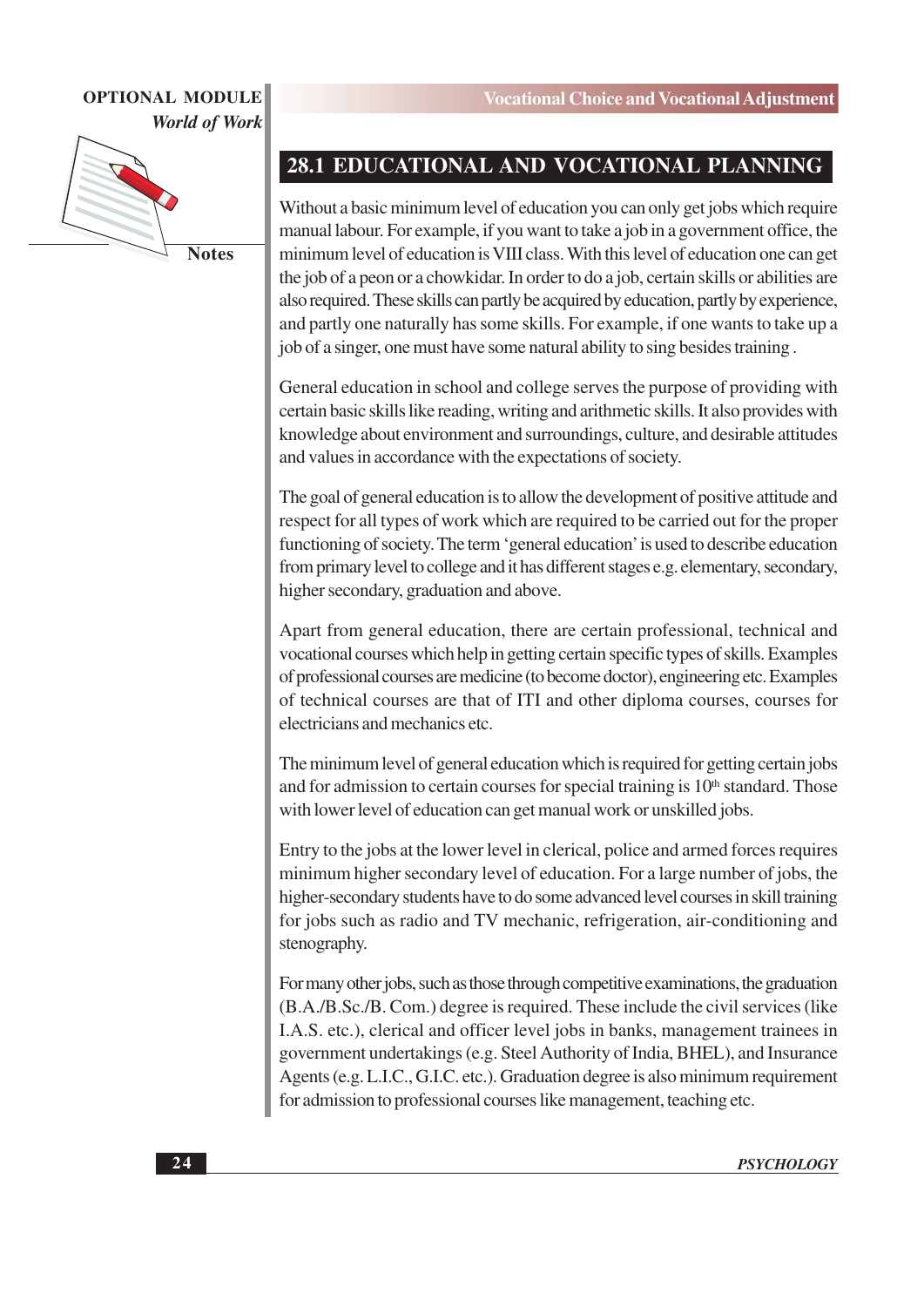You must now be having a clear idea of the importance of educational qualifications for different types of jobs. It is, therefore, necessary for you to plan carefully the type and level of educational qualification which you need for the job of your interest.

# **INTEXT QUESTIONS 28.1**

Choose the correct alternative:

1. After completing middle level  $(8<sup>th</sup> Class)$  education, a person can get which of the following jobs:

a. Clerk

- b. Engineer
- c. Peon
- d.T.V. mechanic
- 2. After completing higher secondary ( $12<sup>th</sup>$  class), a person can get which of the following jobs?
	- a. Clerk
	- b. Police
	- c. Armed forces
	- d. All of the above
- 3. General education does not include:
	- a. Elementary education
	- b. High school
	- c. Graduation
	- d. Engineering
- 4. Graduation degree does not directly help in getting success in
	- a. Competitive examinations
	- b. Bank job
	- c. Government undertakings
	- d. Airplane pilot

**PSYCHOLOGY** 

#### **OPTIONAL MODULE World of Work**

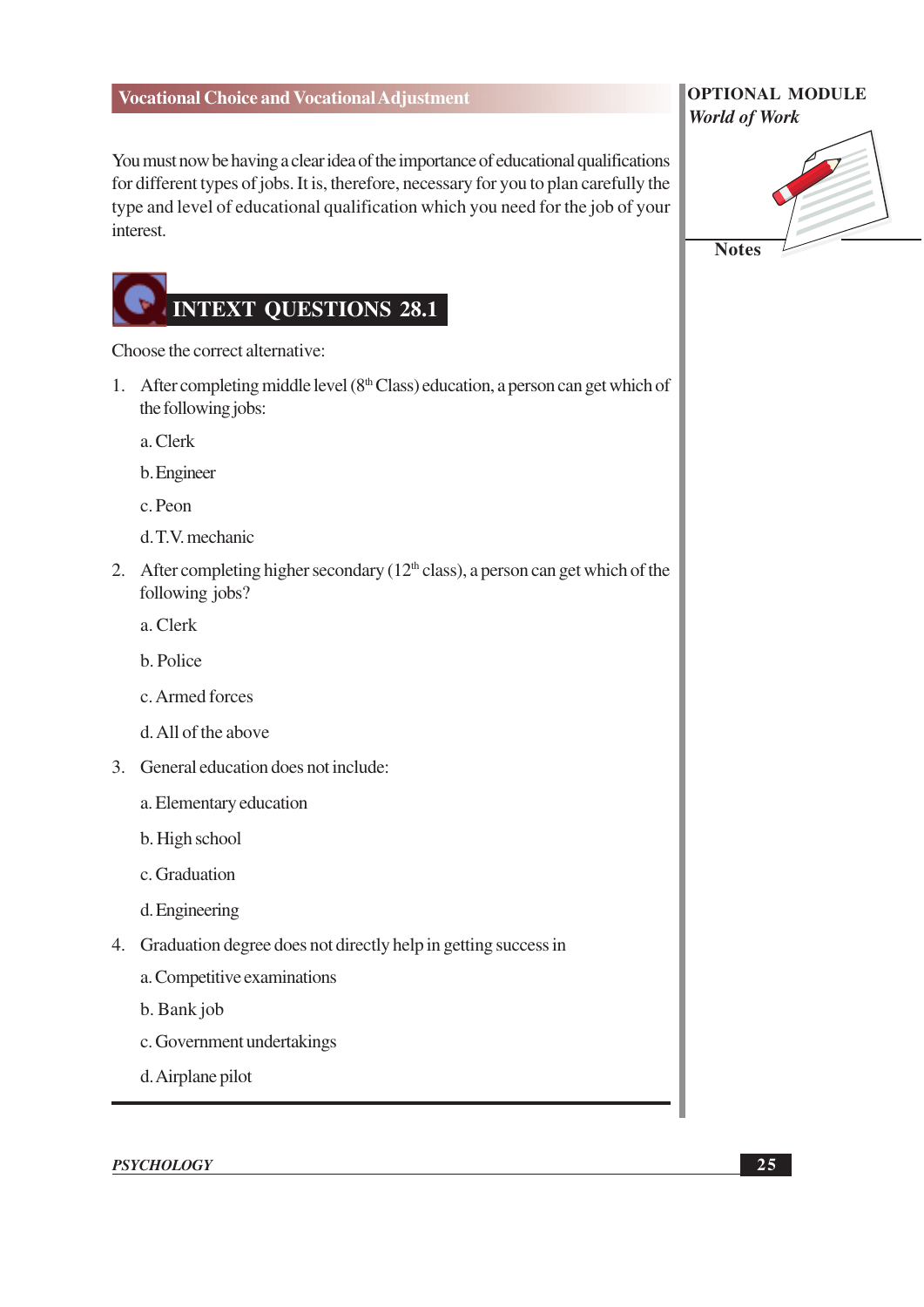

Write down three most desired vocations of your choice in order of preference. Find out the minimum educational qualification required for each of these three vocations.

Vocation

**Try it Yourself** 

**Educational Qualification** 

#### **28.2 ABILITY AND PERSONALITY CHARACTERISTICS RELEVANT TO VOCATIONAL CHOICE**

Each type of job or occupation requires a characteristic pattern of abilities and personality traits. For example, to be a successful architect you have to be original, creative, imaginative, systematic, practical, determined, sensitive, patient etc. Psychologists have identified certain types of personalities which are suitable for certain types of jobs.

Though no person will have exactly the type of personality which is described below, we still get a good idea of the suitability of specific persons for specific jobs. One way of understanding the relationship between personality characteristics and jobs is to consider the following categories:

**Realistic:** Persons of this type are energetic and physically strong. They have good motor coordination skills but lack verbal and interpersonal skills. They are, therefore, somewhat uncomfortable in social settings. They perceive themselves as mechanically inclined, and are direct, stable, natural and persistent. They prefer concrete to abstract problems and see themselves as aggressive. Such persons prefer occupations of following types : mechanic, engineer, electrician, crane operator, tool designer etc.

**Investigative:** This category includes people who have a scientific bent-of-mind. They are usually task-oriented, prone to thinking and are not comfortable with people. They have a great need to understand the physical world and prefer to work independently. They do not like leadership positions, but are confident of their intellectual abilities. These persons choose vocations such as scientist, researcher, zoologist and psychologist.

Artistic: Persons who are artistic prefer unstructured situations with maximum opportunity for self-expression. They are very creative especially in the area of art and music. They avoid problems which are highly structured and prefer living in situations which require self-expression related to art. Such persons prefer occupations of artist, writer, musician etc.

Social: Such persons like to be involved with people and to work in groups and occupy central positions in groups. They are often religious and have good language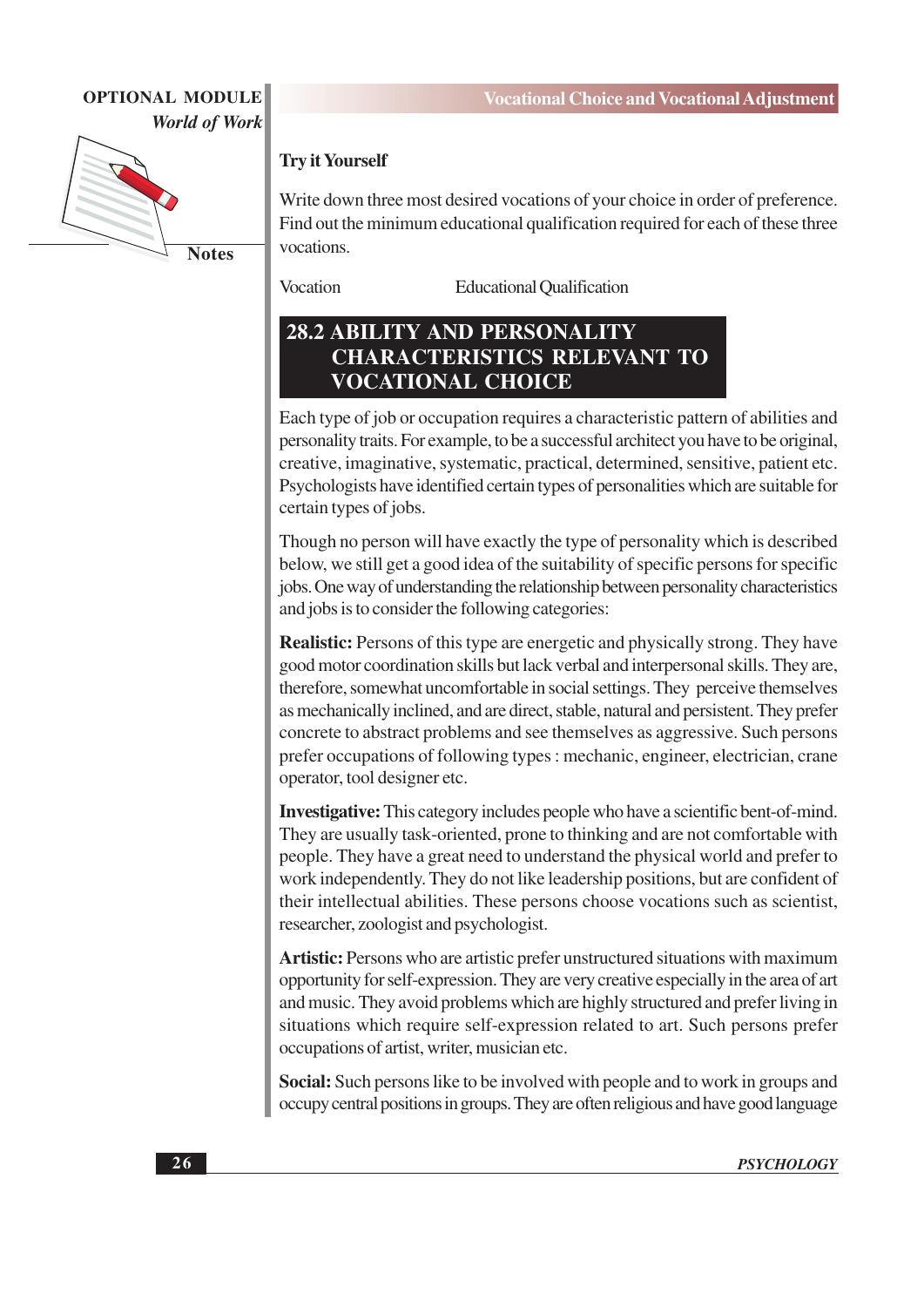#### **OPTIONAL MODULE World of Work**

and interpersonal skills. They enjoy activities that involve informing, training, curing, helping etc. Vocational preferences of such persons include social work, school teacher, religious teacher, etc.

**Enterprising:** Persons of this type have verbal skills which are very effective for selling, dominating, leading etc. They have a strong desire to achieve organizational goals and economic gains and tend to avoid situations which require intellectual effort for long periods of time. They see themselves as aggressive, popular, selfconfident, cheerful, social and have high energy level. Vocational preferences include business executive, politician, property dealer, stock broker, business man, etc.

**Conventional:** Such people perfer well-ordered environment and like systematic activities involving verbal communication or dealing with numbers. They avoid situations involving social dealing or physical skills. They enjoy power and material possessions. Vocational preferences include banking, clerical jobs, traffic policemen, shop salesman etc.

These six categories described above will give you a good idea about the relationship between personality characteristics and vocational choice. The categories given above are not to be taken as final. There are overlaps between these categories and most people will not fall exactly in only one of these. Nevertheless, this description captures the important relationship between abilities, personality characteristics, and vocational choice.

### 28.3 WILL YOU BE ABLE TO DO THIS JOB?

Even though most of us have a reasonably good idea about our abilities and personality characteristics, we do not have complete or accurate picture. Psychological tests have been developed which help in preparing a profile (description) of an individual's abilities and personality characteristics. You can go to a psychologist/vocational counselor, and she/he will administer relevant psychological tests and provide you with an ability/personality profile and will also guide in making an appropriate vocational choice.

When you apply for jobs in different organisations directly or through competitive examinations, the organisations assess your abilities and personality characteristics with the help of certain tests. They already have a certain profile in mind which their experience has shown is suitable for the vacant job positions. These organisations obtain your personality profile and match it with their requirements and thus, judge your suitability for the job.

By now you must have got a clear picture of the importance of abilities and personality characteristics for vocational choice. For getting any job, you first require a minimum educational qualification but that is not enough. Certain skills,

**Notes**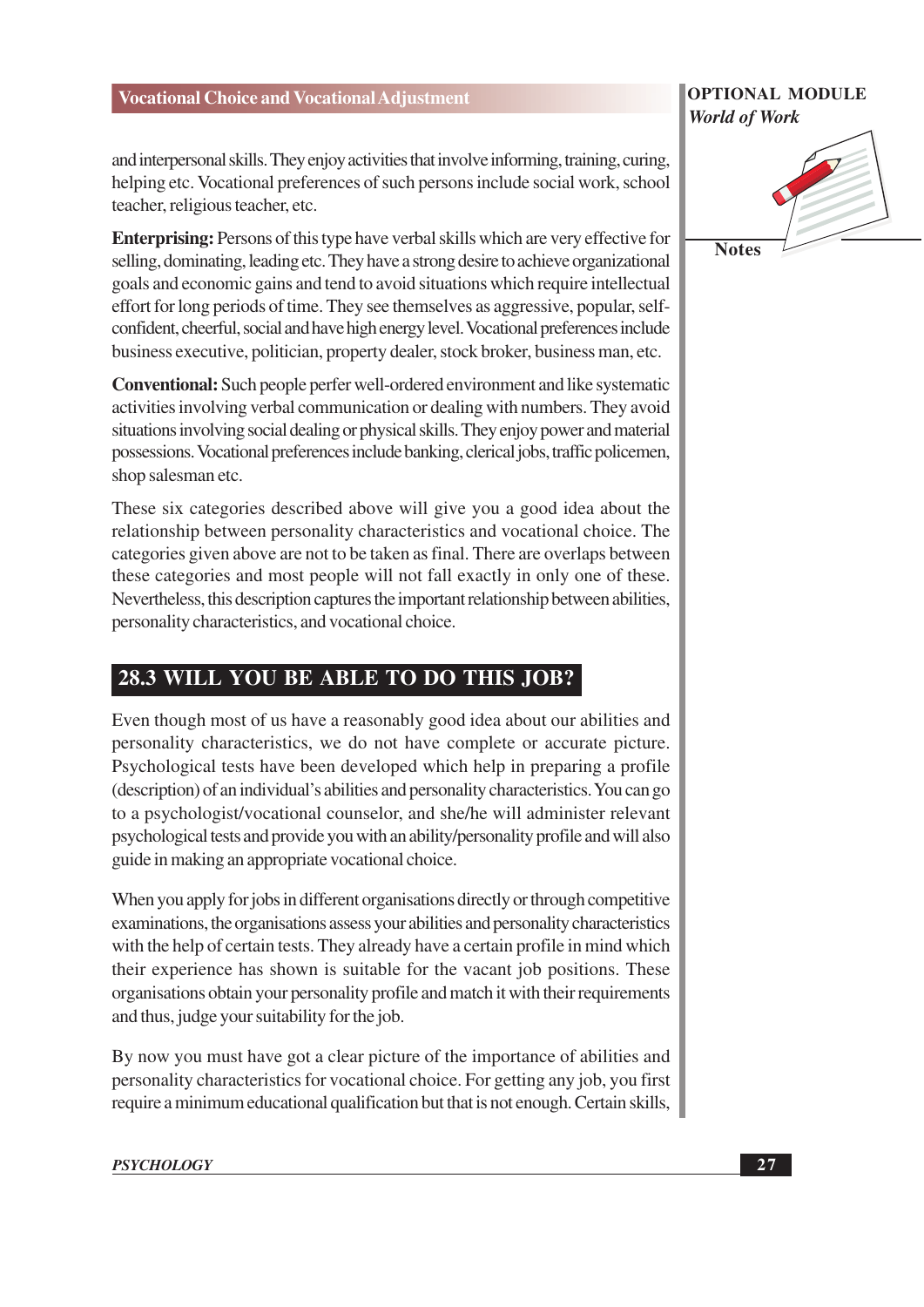

**Notes** 

#### **Vocational Choice and Vocational Adjustment**

abilities and personality characteristics are equally important in getting a job and being able to perform it effectively.

## **INTEXT QUESTIONS 28.2**

Choose the correct alternative:

- 1. Realistic persons are not suitable for the following job
	- Engineer a.
	- b. Scientist
	- c. Mechanic
	- d. Crane operator
- 2. Social people are suitable for the job of
	- a. School teacher
	- b. Scientist
	- c. Clerk
	- d. Electrician
- 3. Artistic persons are not suitable for the job of
	- a. Musician
	- b. Writer
	- c. Driver
	- d. Artist
- 4. Enterprising persons are good at
	- Selling a.
	- b. Leading
	- c. Dominating
	- d. All of the above
- 5. Investigative persons are:
	- a. good leaders
	- b. Similiar to most people
	- c. Scientific in their outlook
	- d. Dependent on others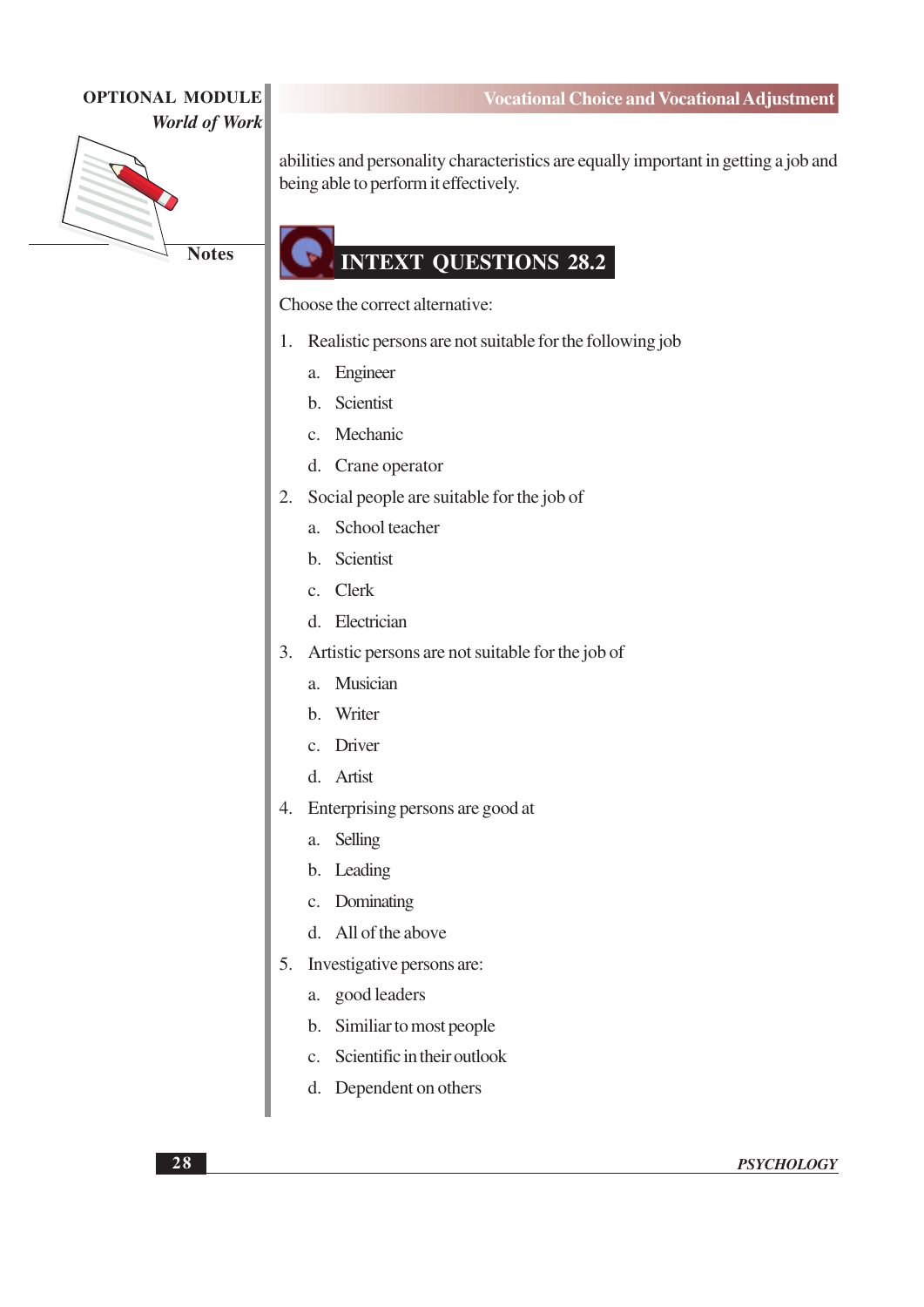- 6. Conventional persons are not suited for
	- Social dealing a.
	- b. Systematic activities
	- c. Power positions
	- d. Job of a shop salesman

#### **Trv it Yourself**

Think about your abilities and personality characteristics. Write them down and decide which of the six types of persons you are closest to.

#### 28.4 VOCATIONAL CHOICE : THE EMERGING **PERSPECTIVE**

After reading the lesson up to this point, you would have realized the importance of education, abilities and personality characteristics in choosing one's vocation. Another important aspect in vocational choice, as mentioned earlier, is **interest**. For any person to carry out his/her job effectively, the person must have interest in that job. Interest is also very important for deriving satisfaction from one's job.

Generally, we have a good idea about our interests but often we are not very clear about all our interests. Psychologists have developed measures which help in identifying one's interests. These measures require you to indicate your choice for different types of activities. With the help of this, a psychologist/vocational counselor will be able to provide a clear picture of your interests.

Thus, in making a vocational choice, it is necessary for a person to be aware of the minimum educational qualifications required for that job, the abilities and personality characteristics appropriate for that job, and the amount of interest which the person has in that type of job. All these factors must be considered in making one's vocational choice.

Vocational planning should be done very carefully. You should first attain the minimum education level for the job of your choice. You should also go in for skill development training which will be useful for the kind of vocation you wish to pursue. You can take the help of a psychologist/vocational counselor in obtaining your ability and personality profile. Only after combining all these aspects, you should decide about your vocation.

You must also remember that your abilities and personality characteristics are not entirely fixed. They change with time and you can bring about a change deliberately

#### **PSYCHOLOGY**

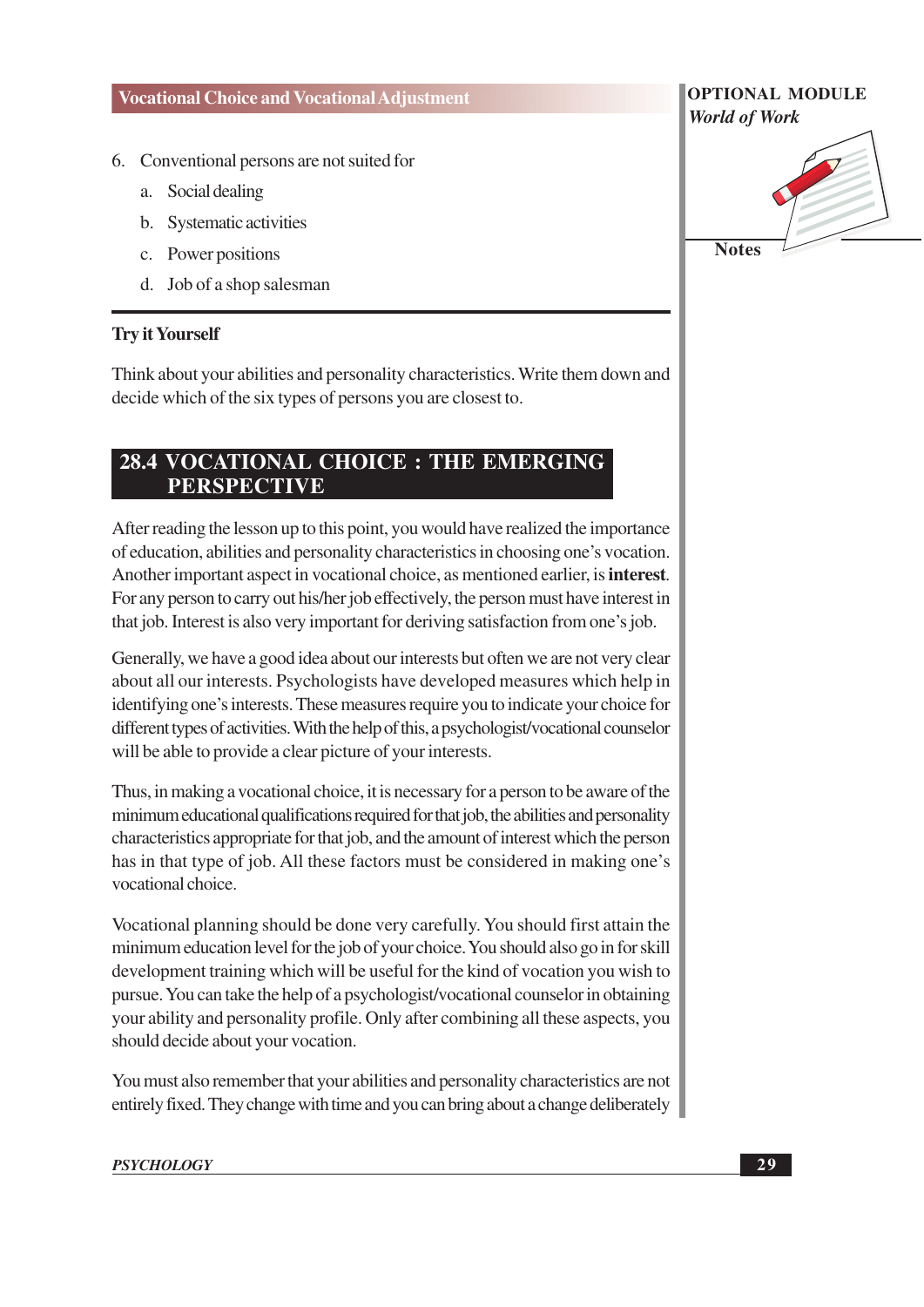

**Notes** 

through training and self-awareness in the desired direction. Interests also change with time. Also, you may find that many a times you do not have much interest in some job even though you are suited for it in all other aspects. But after being exposed to that job for some time, you may find that you have developed some interest in it.

### **INTEXT OUESTIONS 28.3**

- 1. Which of the following are important for vocational choice?
	- **Interest**  $\overline{a}$ .
	- $h$ Abilities and personality characteristics
	- **Educational level**  $\mathbf{c}$ .
	- d. All of the above
- $2.$ Indicate which of the following statements given below are True or False:
	- Interest and personality characteristics never change. True/False a.
	- b. Only educational qualification is important for making vocational choice. **True/False**
	- c. Psychologists can help in profiling abilities and personality characteristics. True/False
	- d. Any person can do any job. **True/False**

#### 28.5 WHAT IS JOB SATISFACTION?

Are you satisfied with your job or do you want to change your present job? While in a work situation it sometimes happens that we feel misfit in the situation or we feel dissatisfied with our job. What is the reason behind it? What is job satisfaction?

Job satisfaction is a positive emotional state that occurs when a person's job seems to fulfill his/her needs. It is not always related with the money factor-because some people also work to satisfy their urge to work. Dissatisfaction in a job occurs due to many factors. Let us take them up one by one.

#### 28.6 FACTORS INFLUENCING JOB SATISFACTION

There are a number of factors which influence one's satisfaction in the job situation. They can be categorized under two broad headings: (i) Organisational Factors, and (ii) Personal Factors. Let us try to understand them in detail.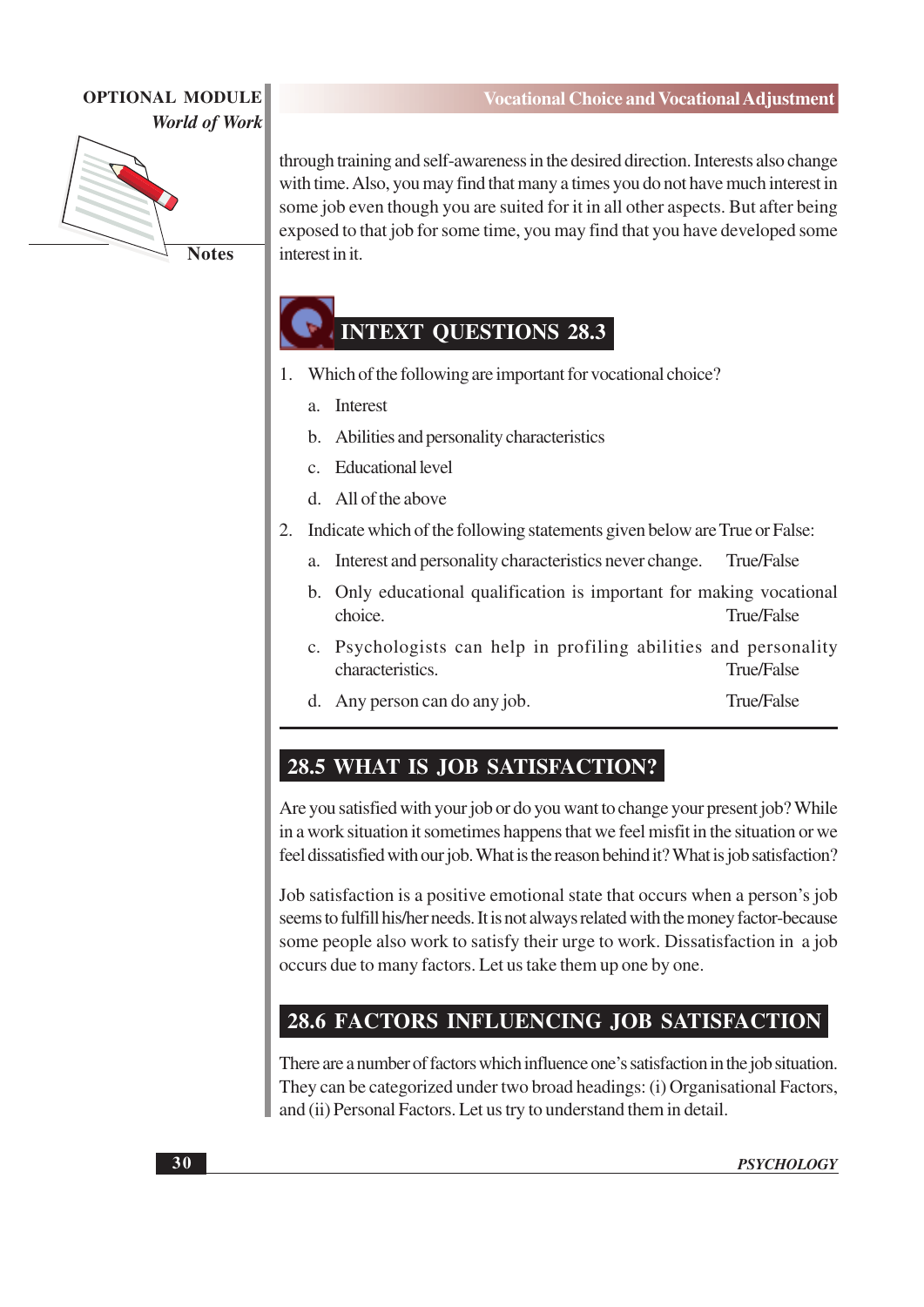#### **Organisational Factors**

A major amount of our time is spent at the workplace. The place where we spend a lot of time should fulfill our needs to some extent. Some of the important factors related to the work place are as follows.

- (1) Rewards: Reward includes all incentives like raise in pay, perks, facilities and promotion. The promotion is a major factor in job satisfaction. An employee can only achieve job satisfaction and work better when he knows that he will get his dues and raise in salary in time.
- (2) Physical Working Conditions: The physical working conditions like availability of necessary furniture, lighting facilities, and work hazards also play a major role in job satisfaction.
- (3) Cooperation: Cooperation and attitude of the staff members is also an important factor in the job satisfaction of the person.

#### **Personal Factors**

Whether the nature of the work is of interest to the employee-is a question, the answer of which tells about the level of job satisfaction of that person. The second category of major factors are personal factors. These are as follows:

- (1) Personality Traits: Some jobs are suitable only to a certain type of personalities. For example, a doctor or a sales person's job is such that they require regular contact with the general public. If they are shy in nature or cannot talk much, they will not be successful in their work setting which will cause dissatisfaction. While choosing for a job, one should see that he or she has those personality traits which are necessary for that job because matching of the personality traits with the job is very necessary.
- (2) Status and Seniority: It has been found that higher a person's position within the organisation, the higher the job satisfaction level is reported.
- (3) Life Satisfaction: Whether the job which a person is doing is giving the person life satisfaction too?A person wants to establish or reach a goal in his life and it can be accomplished through the work which one is doing. It is other than the monetary part. For example, taking out publications or conducting researches etc.

#### 28.7 IMPORTANCE OF JOB SATISFACTION

After reading about job satisfaction and the factors related to it, you may want to know why job satisfaction is important. Job satisfaction plays a major role in our occupational life. It affects a person's mental health, physical health, and output as

#### **PSYCHOLOGY**

## **OPTIONAL MODULE World of Work Notes**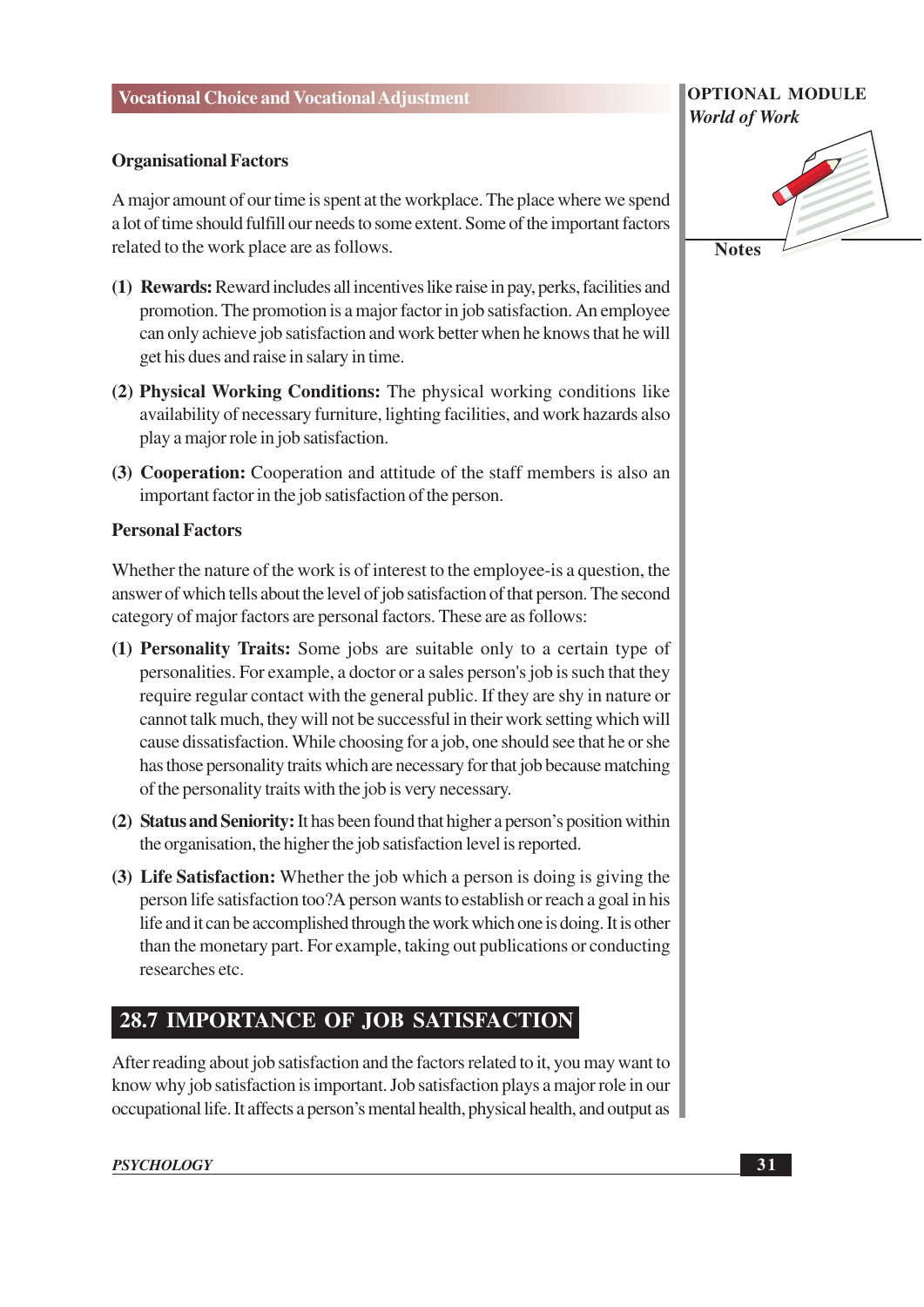

**Notes** 

described below

- (a) Mental Health: If a person remains continuously dissatisfied with the job, the continuous tension leads to many maladjustments in the behaviour.
- (b) Physical Health: Job satisfaction affects the physical health of the person. If a person is under continuous stress, he/she will suffer from health problems like headache, heart and digestion related diseases etc.
- (c) Output: The output automatically increases with job satisfaction because when a person is happy with his job situation, he would like to put more effort in his work, which in turn will increase the output.

#### **Work Motivation**

Another phenomenon which is related to one's vocational adjustment is work motivation or in simple words, the driving force behind one's work. The success of our organisation/institution depends largely upon the worker's motivation. When the employees of any organisation have high motivation, the output increases.

### 28.8 WHAT IS AN ORGANISATION?

An organisation is a social unit which is formed with a specific purpose. It is made up of two or more people who work together on a regular basis in order to reach a common goal or set of goals. Thus, in all organisations people work together to reach specific goals.

Given below are some examples of organisations.

**School:** Schools are organisations where people (teachers and students) work together to impart education to the students.

**Bank:** Bank is an organisation where employees work together to keep the money of the people safely and also help people in money matters.

**Police Station:** Police Station is an organisation where employees (policemen) work together to provide security to the people.

**Insurance Company:** Insurance companies like LIC and GIC are organisations where employees work together to offer financial security and protection to people of their goods and their lives.

**Colleges and Universities:** These are organisations where people work together to give students training in specific subjects (e.g. Mathematics, Biology etc.) and specific professional skills (e.g. Doctor, Engineer).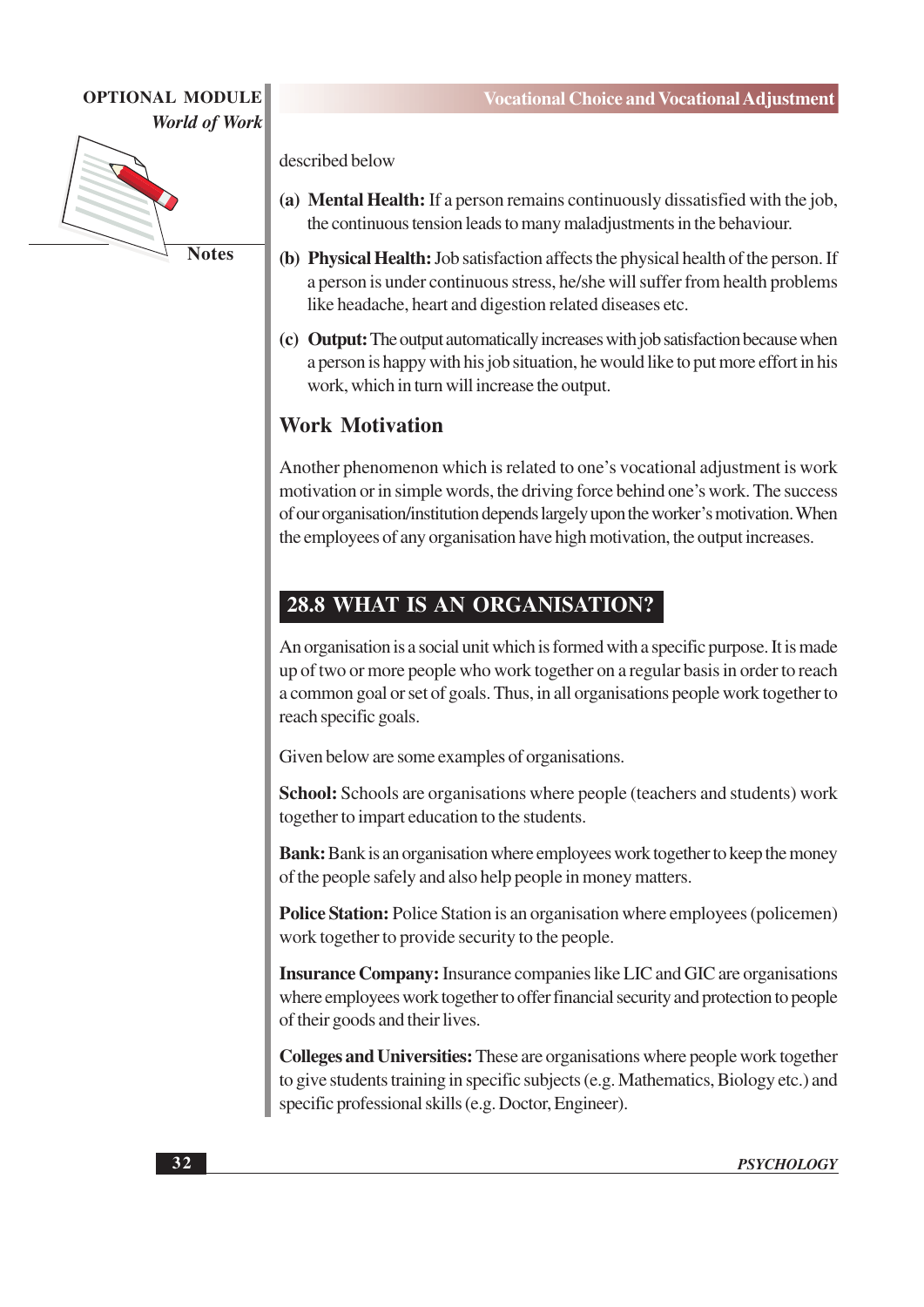District Courts & High Courts: These are organisations where employees work together to help people settle their disputes and conflicts and for giving punishment to criminals.

The values, beliefs, assumptions, expectations and norms (rules) which are considered important in an organisation constitute what is called the culture of organisation. When an individual joins any specific organisation, he or she has to learn and socialize with reference to the culture of that organisation.

## **INTEXT QUESTIONS 28.4**

- 1. What is an organisation?
- 2. What do you understand by the term organisational culture?
- 3. Give three examples of organisation which are not mentioned above.

## WHAT YOU HAVE LEARNT

- Work is a very important part of one's life. Not every person is suited for every kind of job.
- Without a basic minimum level of education, only jobs which require manual labour are available.
- In order to do a job, certain skills/abilities are also required.
- Apart from general education which is from primary to college levels, there are certain professional, technical and vocational courses.
- A characteristic pattern of abilities and personality traits are required for each

#### **PSYCHOLOGY**

#### **OPTIONAL MODULE World of Work**